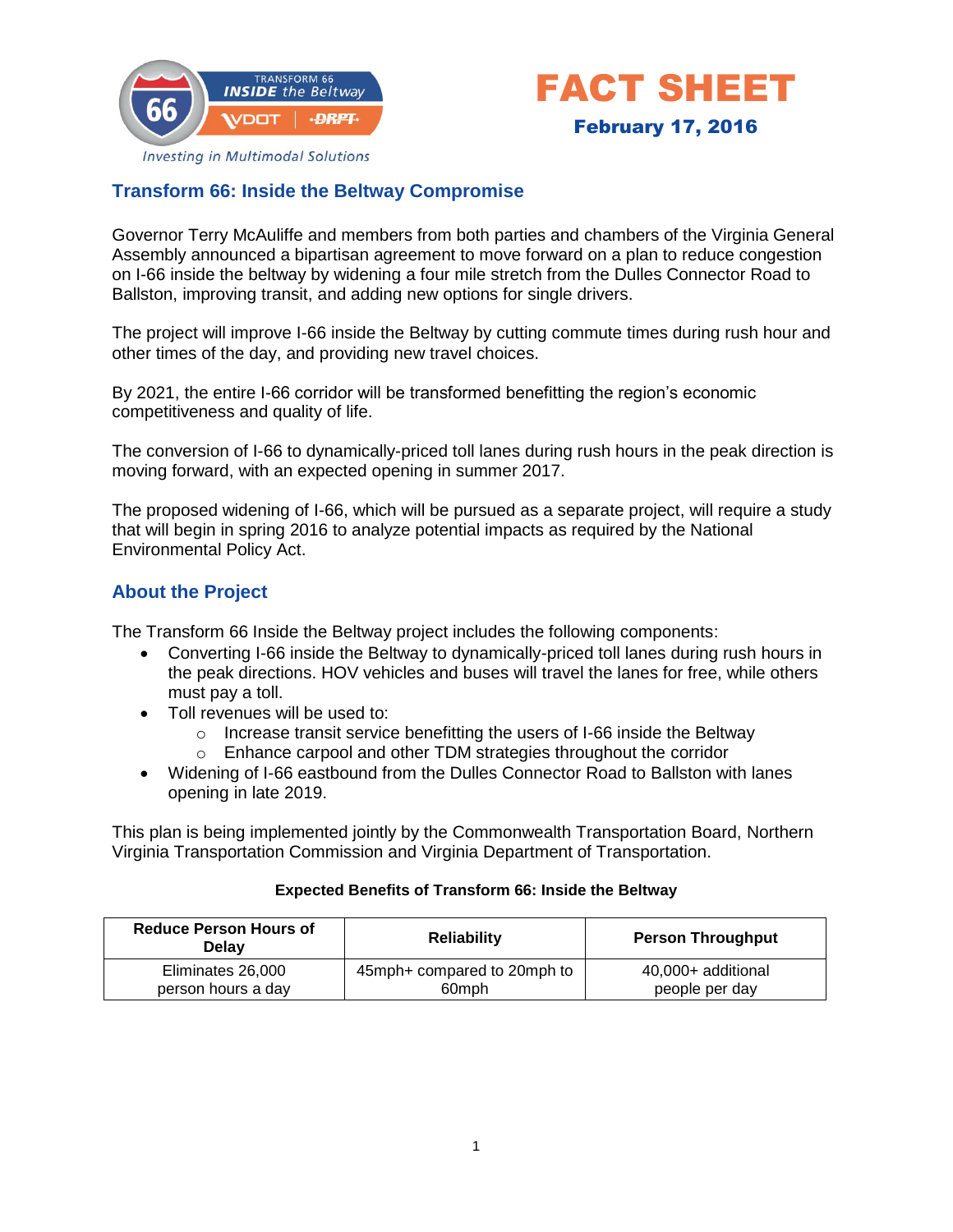



### **How Will Toll Revenue Be Used**

Toll revenue can only be used for components selected by the Northern Virginia Transportation Commission that will:

- Benefit toll paying users of I-66 inside the Beltway
- Move more people through the corridor

Eligible components include:

- Enhanced bus service
- Vanpool and carpool improvements
- Metrorail improvements
- Roadway improvements on parallel routes

## **Frequently Asked Questions**

#### **Will I-66 inside the Beltway be widened?**

Yes, the Commonwealth will start environmental reviews and design work immediately. Construction of an additional lane eastbound is expected to start in 2018 and open to traffic in late 2019. The construction will not take any homes or businesses and will be completely within the existing right of way.

### **Will toll revenues be used to widen I-66?**

No, this work will be funded with un-programmed funds resulting from increased revenues from the recently enacted federal FAST Act and updated state revenue forecast, and will not impact the recommended House Bill 2 funding scenario for the High Priority Projects program or Construction Districts Grant program.

### **How much will the tolls be to use I-66 inside the Beltway?**

Tolls will only apply during rush hours in the peak direction. Carpoolers meeting the occupancy requirements, vanpools, and buses will travel for free. Tolls will vary based on demand to ensure that toll paying users will have a high-speed, reliable trip similar to the I-495 Express Lanes and I-95 Express Lanes. It is anticipated that the average toll will be \$5-6 a trip – similar or lower to the tolls on other express lanes in Northern Virginia.

### **Why will the HOV requirements increase from 2 to 3 people?**

The HOV requirements on I-66 will increase in 2020 with or without this project. This change was adopted in 2009 as part of the region's strategy to comply with federal air-quality standards. Compliance with federal air-quality standards is determined by the Environmental Protection Agency and failure to comply results in the inability to use federal transportation funds to widen roadways.

### **Will clean fuel vehicles be able to use I-66 during rush hours in the peak direction?**

By 2017, the temporary exemption for clean fuel vehicles on the HOV lanes along I-66 will end due to federal rules. While this temporary exemption is in effect, VDOT is required to monitor and report on the performance of the HOV lanes to the Federal Highway Administration. When an HOV lane becomes "degraded" under federal standards – as they are along portions of the I-66 corridor – VDOT must develop and implement an action plan to improve performance including limiting and then discontinuing the use of HOV lanes by clean fuel vehicles. As part of VDOT's plan, legislation was enacted in 2011

- Are submitted by a jurisdiction in Planning District 8
- Be implemented within 5 years
- Park and ride lots
- Roadway operational improvements
- Transportation systems management